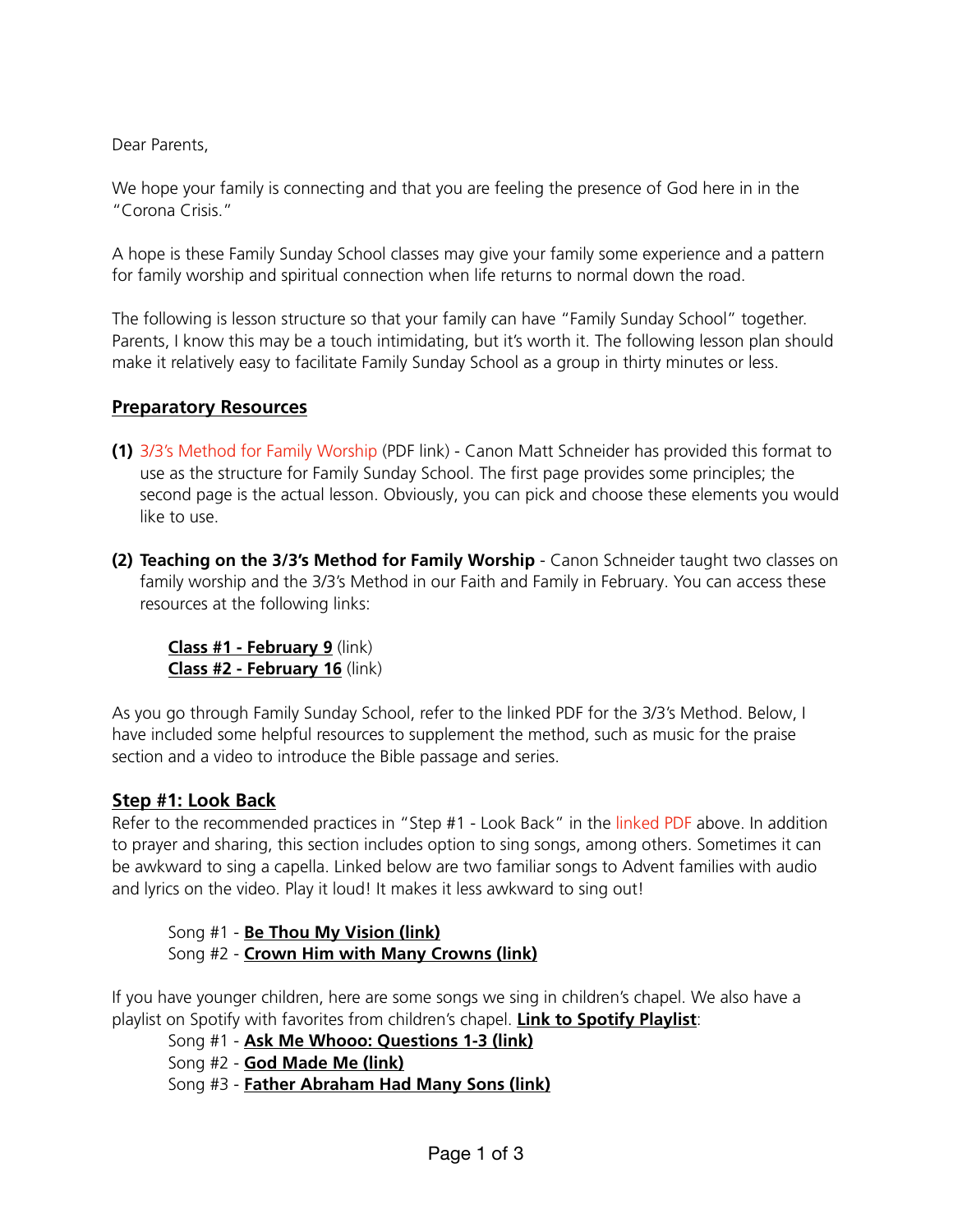### **Step #2: Look Up**

Over the next several weeks, we will go through a series, "Trusting God in Scary Times." Each Bible passage will relate to one key attribute of God that enables us to trust him in times of fear: His goodness, sovereignty, and favor. For Family Sunday School, we want you, as a group, to read and analyze the passage.

Today's passage, Psalm 118: 1-9, talks about the favor of God — how He is on our side. Use the questions on the right to dig into the content but use the questions Step #2 - Look Up - for personal application, which is most important.

The linked video gives an introduction to this particular passage and some background on this psalm.

### **Psalm 118: 1-9**

- 1 Oh give thanks to the Lord, for he is good; for his steadfast love endures forever!
- 2 Let Israel say,

"His steadfast love endures forever."

3 Let the house of Aaron say,

"His steadfast love endures forever."

4 Let those who fear the Lord say,

"His steadfast love endures forever."

- 5 Out of my distress I called on the Lord; the Lord answered me and set me free.
- 6 The Lord is on my side; I will not fear. What can man do to me?
- 7 The Lord is on my side as my helper; I shall look in triumph on those who hate me.
- 8 It is better to take refuge in the Lord than to trust in man.
- 9 It is better to take refuge in the Lord than to trust in princes.

### **Questions on the passage:**

V1 - For what two reasons do we give thanks to the Lord in V1?

V2-4 - What three groups are called to give praise to the Lord in these verses?

V2-4 - What is repeated in these verses? How does that comfort you?

V5 - Out of what did the king call on God? What is the distress that we and our country experience right now?

V6-7 - In your own words, what does it means that "the Lord is on your side?"

V6-7 - What phrases show us the comfort and help that God being on our side grants the speaker (and us)?